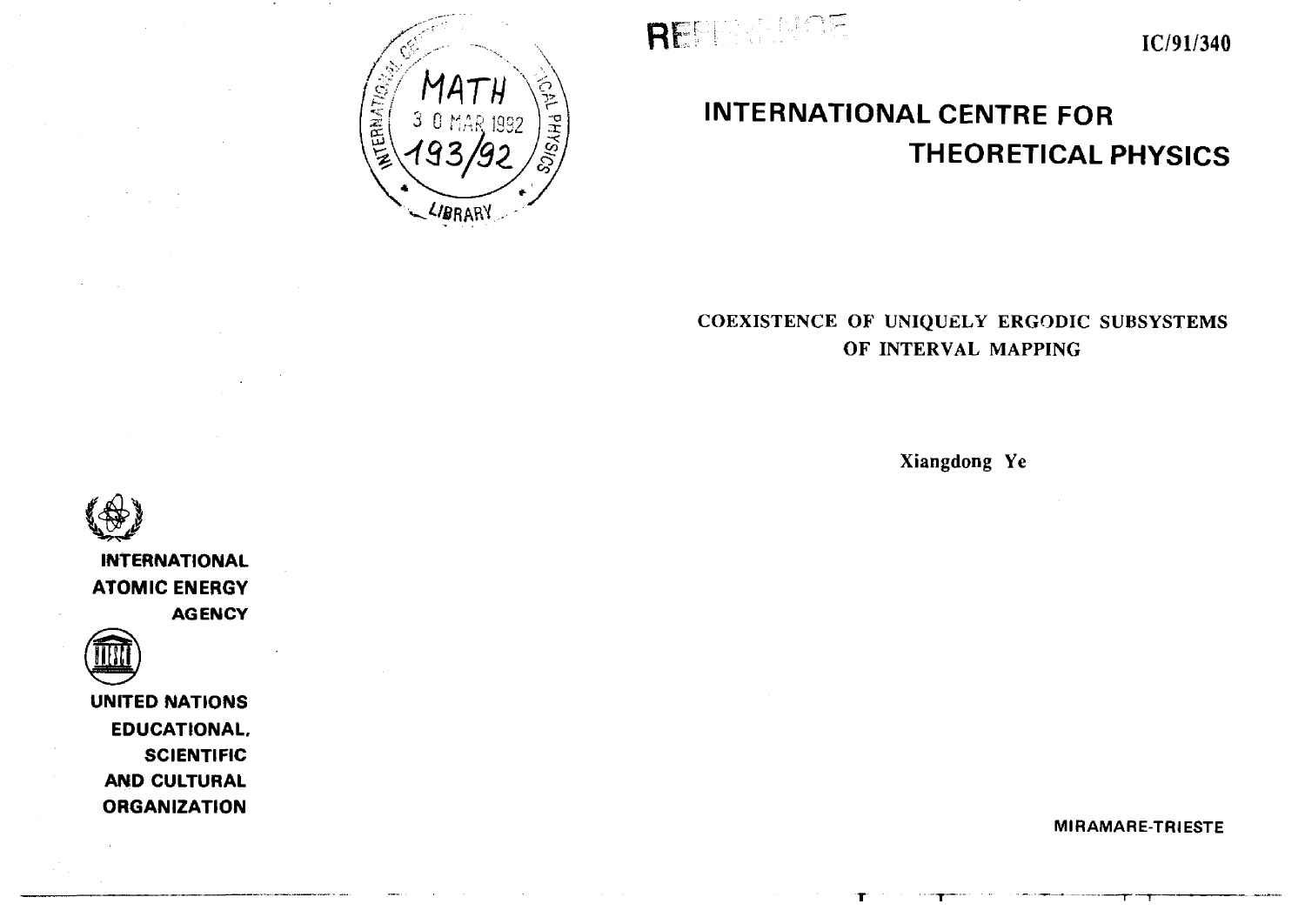$\label{eq:3.1} \mathcal{L}(\mathbf{m}) = \mathcal{L}(\mathbf{m}) + \mathcal{L}(\mathbf{m}) \mathbf{h}(\mathbf{m}) = \mathcal{L}(\mathbf{m}) + \mathcal{L}(\mathbf{m}) + \mathcal{L}(\mathbf{m}) + \mathcal{L}(\mathbf{m}) + \mathcal{L}(\mathbf{m}) + \mathcal{L}(\mathbf{m}) + \mathcal{L}(\mathbf{m}) + \mathcal{L}(\mathbf{m}) + \mathcal{L}(\mathbf{m}) + \mathcal{L}(\mathbf{m}) + \mathcal{L}(\mathbf{m}) + \mathcal{L}(\mathbf{m}) + \mathcal{$ للمستشركة والمساعد للداعة المناد للمستنب وسنراري والرقاء بتبين ستقريبهم والمترا لمسترد والرازيلين  $\sim 10^{-10}$  $\mathcal{L}(\mathcal{L}^{\mathcal{L}})$  and  $\mathcal{L}^{\mathcal{L}}$  are the set of the set of  $\mathcal{L}^{\mathcal{L}}$ 

 $\begin{array}{c} 1 \\ 1 \\ 1 \\ 1 \end{array}$ 

 $\begin{array}{c} \mathbf{1} \\ \mathbf{1} \\ \mathbf{1} \end{array}$ 

 $\frac{1}{1}$ 

 $\begin{array}{c} \mathbf{k} \\ \mathbf{k} \\ \mathbf{l} \end{array}$ 

and the state of the state of the state

 $\sim 10^{11}$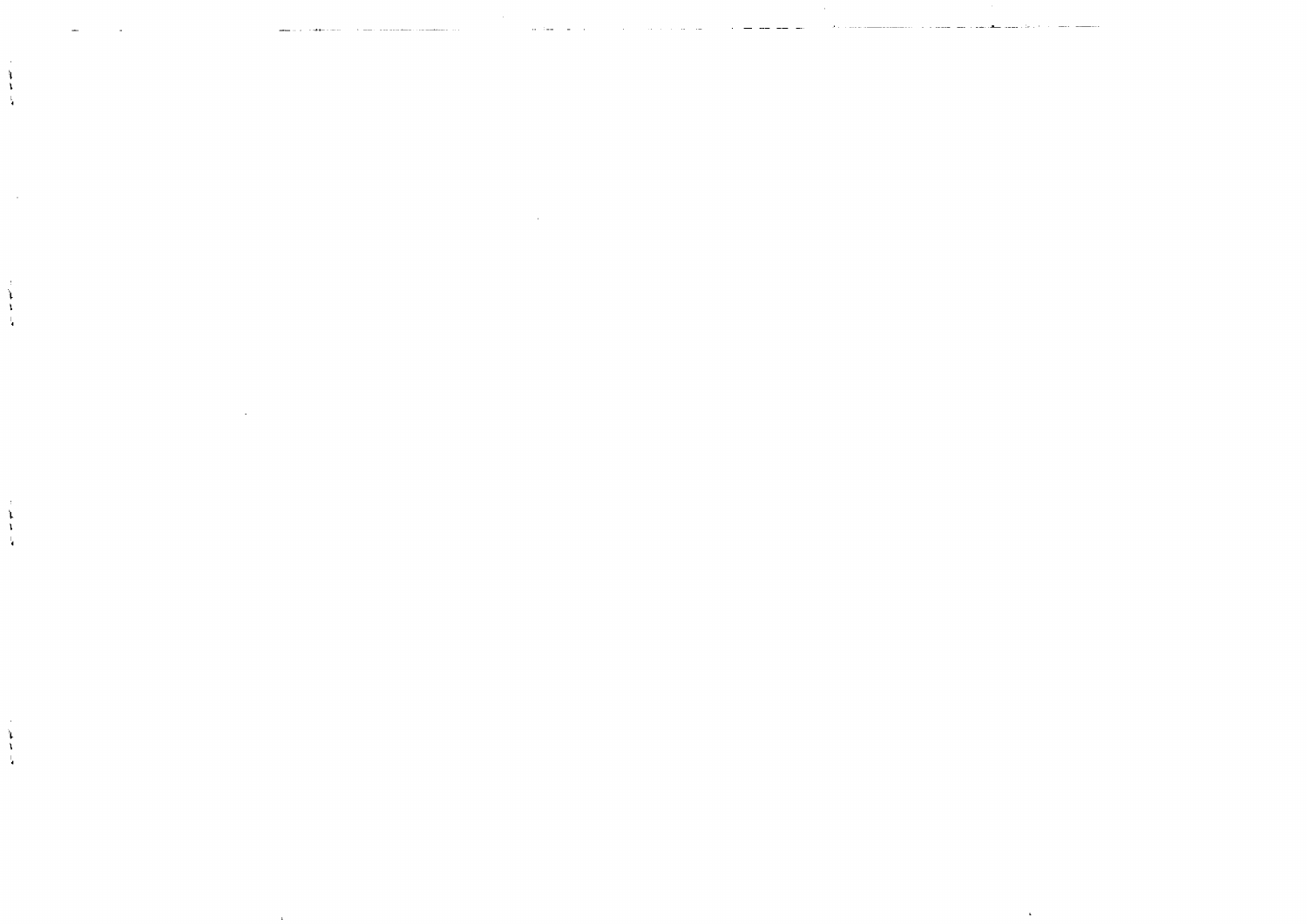### **IC/91/340**

**International Atomic Energy Agency**

**and**

**United Nations Educational Scientific and Cultural Organization**

### **INTERNATIONAL CENTRE FOR THEORETICAL PHYSICS**

## **COEXISTENCE OF UNIQUELY ERGODIC SUBSYSTEMS OF INTERVAL MAPPING**

**Xiangdong Ye International Centre for Theoretical Physics, Trieste, Italy.**

#### **ABSTRACT**

We prove that if  $(I, f)$  has a uniquely ergodic subsystem  $(X, f|x, \alpha)$ , then for every  $s \leq f_a$  [see Section 1] (*I, f*) has a uniquely ergodic subsystem  $(Y, f|_Y, \beta)$  such that  $f_\beta = s$ , where  $I = [0, 1], f \in C(I, I)$ .

#### **MIRAMARE - TRIESTE**

**October 1991**

## 1 Preliminaries

A theorem due to A.N.Sharkovskii gives a surprising answer lo the following question: if / has a periodic orbit of period *k,* must / also have periodic orbits of other periods?

**Theorem 1.1** *[Sh](Sharkovskii's theorem) Order the positive integers as follows.'*

 $3 \triangleright 5 \triangleright 7 \cdots \triangleright 2 \cdot 3 \triangleright 2 \cdot 5 \triangleright 2 \cdot 7 \cdots \triangleright 2^2 \cdot 3 \triangleright 2^2 \cdot 5 \triangleright 2^2 \cdot 7 \cdots \triangleright 2^3 \triangleright 2^2 \triangleright 2 \triangleright 1$ 

*If a contin 'ous function f :*  $R \rightarrow R$  *has a periodic orbit of period k, then f has periodic orbits of all periods which fellow k in the above Sharkovskii's order.*

Sharkovskii's theorem is attractive to mathematicians because of its simple setting and surprising answer, For the original proof, some simpler proof see [Sh],[St] for references. In [K] the author generalized Sharkovskii's theorem to special types of functions in higher-dimensional Euclidean space, in [M] T. Matsuoka gave a 2-dimensional analogue of Sharkovskii's ordering. In spite of this, Sharkovskii's theorem is basically a one-dimensional phenomenon. In other words Sharkovskii's theorem holds for all connected ordered spaces on the order topology [Sc]. The reader can also find a refined Sharkovskii's theorem about orbits of periodic points and an analogue of Sharkovskii's theorem for the space  $Y = \{z \in \mathcal{C} : z^3 \le 1\}$  in [Ba1], [Be], [ALM] and [Ba2].

The other surprising thing is that, more complicate orbits of interval mapping, minimal sets, also coexist in a way desrrib< d by some partial order [Yl]. The purpose of this paper is to show that uniquely ergodic subsystems of interval mapping also coexist in the way same as minimal sets do.

To do this we in section 2 give some notations. In section 3 we define D-function of a uniquely ergodic system and show its basic properties. We prove the coexistence of uniquely ergodic subsystems of interval mapping in section 4. At last we give the examples of uniquely ergodic systems with given D-functions in section 5.

In the following we state the main results of this paper. Let  $Z$  be the set of functions  $s$  from N to N satisfying (a)  $s(k)$  for every  $k \in N$ , (b) for every  $l, k \in \mathbb{N}$ , if  $l \nmid k$  then  $s(l) = (l, s(k)),$ 

 $\mathbf{1}$ 

 $\alpha$  , and the contract of the contract expectation of the contract of the contract  $\alpha$ 

**T ••'IT**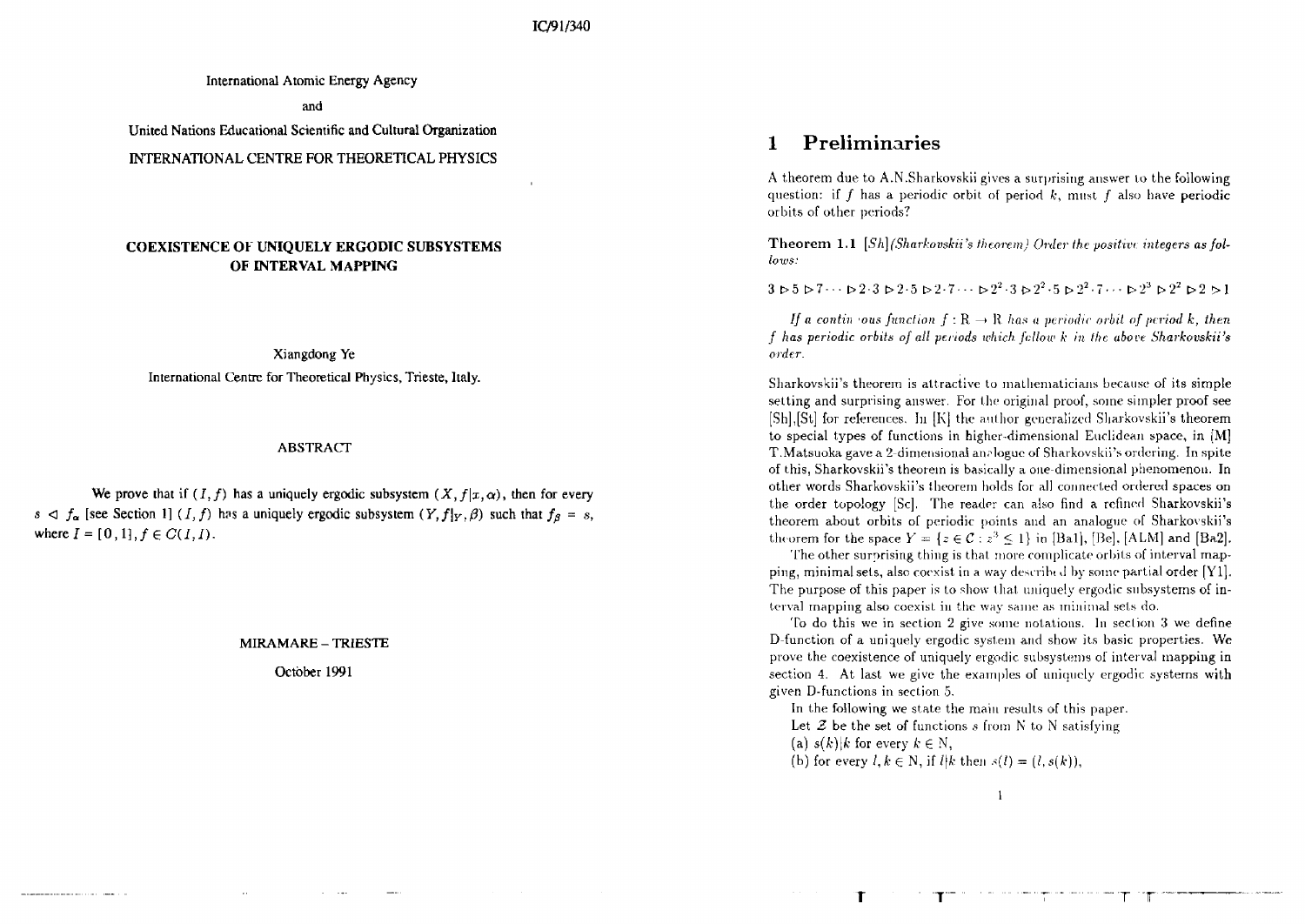and  $E = \{s \in \mathcal{Z} : s(k) = (n,k) \text{ for some } n \in \mathbb{N} \text{ and all } k \in \mathbb{N} \}$  be a subset of  $\mathcal Z$ . We shall identify  $E$  with N, namely if  $n \in \mathbb N$  then the function *s* defined by  $s(k) = (n, k)$  for  $k \in \mathbb{N}$  will be identified with *n*. Denote  $\mathcal{Y} = \mathcal{Z} \cup N'$ , where  $N' = \{n' : n \in N\}.$ 

Let X be a compact metric space,  $T \in C(X, X)$  and  $(X, T, \mu)$  be uniquely ergodic. A  $D$  - function of  $(X, T, \mu)$ , denoted by  $T_u$ , is  $n \in N$  if  $supp(\mu)$  is a periodic orbit of *T* with period *n*; is  $n' \in N'$  if  $supp(\mu)$  is not a periodic orbit of *T* but the number of the ergodic components of  $T^k$  is  $(n, k)$  for all  $k \in \mathbb{N}$ ; is a function from N to N such that for every  $k \in N$ ,  $T_u(k)$  is the number of ergodic components of  $T^k$  and  $T_u$  is not a bounded function.

Our first main result is:

 $\lambda$  $\Lambda$  $\mathcal{A}$ 

 $\begin{array}{c} \chi \\ \chi \\ \chi \end{array}$ 

 $\frac{1}{1}$  $\mathbf{I}_\mathrm{c}$ 

Theorem 3.5 Let  $X$  be a compact metric space,  $T \in C^0(X,X)$  and  $(X, T, \mu)$  be a uniquely ergodic system. Then  $T_a \in \mathcal{Y}$ .

Now let X be a compact, metric space and  $T \in C(X, X)$ . Denote  $DF(X, T)$ to be the set of all D-functions of  $(Y, T|_Y)$ , where  $Y \subset X$  is compact and  $(Y, T|_Y)$  is uniquely ergodic. Then we have the following

Theorem 5.5 Let  $\Sigma_M$  be one-sided subshift of finite type with  $k \times k$  matrix  $M = (m_{ij})$  satisfying that  $m_{01} = m_{12} = \cdots = m_{(k-1)0} = m_{00} = 1$  and  $\sigma$  the left shift. Then  $DF(\Sigma_M, \sigma) \supset (\mathcal{Y} \backslash E)$ .

At last we prove an extension of Sharkovskii's theorem

Theorem 4.5 (a) If  $f \in C(I, I), I = [0,1]$  then  $DF(I, f) = \mathcal{Y}(n), n \in$  $N \cup \{\infty\} \cup 2^\infty$ 

(b) If  $n \in \mathbb{N} \cup \{\infty\} \cup 2^{\infty}$ , then there exists  $f \in C(I, I)$ , such that  $DF(I, f) = \mathcal{Y}(n)$ , where

 $Y_i = \{s \in \mathcal{Z} \setminus E | s(2^i) = (2^i, 2^i), \forall l \in \mathbb{N} \} \cup \{(2^i(2n-1))': n \in \mathbb{N}\}, 0 \leq i < j$ **oo,**

 $2^l \cdot p$  =  $2^l$  for all  $l \in \mathbb{N}$ , all odd  $p \in \mathbb{N}$ ,  $\binom{2}{\infty}$ |s(2<sup>*l*</sup>) = 2<sup>*l*</sup> for all  $l \in \mathbb{N}$ },  $\widetilde{\mathcal{V}(2^{\infty})} = \{2^n : n = 0, 1, 2, \cdots\}$ ,  $\mathcal{Y}(\infty) = Y_1^2 \cup \mathcal{Y}(2^{\infty})$ ,

## **}** -,2, 1},

**Remark 1.2** *Theorem j.5 can be expressed in the way like Sharkovskii's Theorem as follows. Give y a partial linear order :*

 $3 \triangleright 5 \triangleright 7 \cdots \triangleright Y_0 \triangleright$  $2-3$   $\triangleright$   $2-5$   $\triangleright$   $2-7$   $\cdots$   $\triangleright$   $Y_1$   $\triangleright$  $2^2 \cdot 3 \triangleright 2^2 \cdot 5 \triangleright 2^2 \cdot 7 \cdots \triangleright Y_2 \triangleright \cdots$  $\triangleright Y^1_{\infty} \triangleright Y^2_{\infty} \triangleright \cdots \triangleright 2^3 \triangleright 2^2 \triangleright 2 \triangleright 1$ 

*If a continuous function*  $f : \mathbb{R} \longrightarrow \mathbb{R}$  has a uniquely ergodic subsystem  $(X, f\vert_X, \alpha)$ , then f has uniquely crgodic subsystems with D-functions which *follow*  $f_{ij}$  in the above partial order. Furthermore for every  $i \in \{0\} \cup N$ *the existence of a uniquely ergodic subsystem*  $(X, f|\mathbf{x}, \alpha)$  *with*  $f_a \in Y_i$  *(res.*  $f_{\alpha} \in Y^1_{\infty}$  ) implies the existence of periodic orbit with period  $2^i \cdot q$  for some *odd*  $q \geq 3$  (res.  $2^l \cdot p$  for some  $l \in \{0\} \cup N$  and some odd  $p \geq 3$  ).

## 2 Definitions and some lemmas

。<br>のまたは今は死亡し、concessibutilities adj. . (Apr とおり - Sul . . . ) - - - - - - - - - - -

Let *X* be a compact, metric space,  $T \in C(X, X)$ . Inductively we define  $T^0$  is the identity,  $T^{n} = T^{n-1} \circ T, n \in \mathbb{N}$ .  $O(x, T) = \{x, T(x), T^{2}(x), \dots\}$  is called the orbit of x under T. A point  $x \in X$  is a periodic point of T of period  $k \in \mathbb{N}$  if  $T^k(x) = x$  but  $T^i(x) \neq x$  for  $0 < i < k$ . If  $k = 1, x$  is called a fixed point. For periodic point x of period k we call  $O(x,T)$  a periodic orbit of period *k.* The sets of periodic points and fixed points are denoted by  $P(T)$ ,  $F(T)$  respectively. The  $\omega$ -limit set of x under T,  $\omega(x, f)$ , is the set  $\bigcap_{i=1}^{\infty} \overline{O(T^i(x),f)}$ . Two dynamical systems  $(X,T), (Y,S)$  are said to be topologically conjugate if there is a homeomorphism  $h \in C(X, Y)$  such that  $hT = hS$ .

A point  $x \in X$  is said to be an almost periodic under T provided that for each neighbourhood U of x there corresponds a  $m \in N$  with the properties that in every set of m consecutive positive integers appears an integer *u* such that  $T^n(x) \in U$ . Denote the set of almost periodic points by  $AP(T)$ .

Let  $\mathcal{B}(X)$  be the Borel  $\sigma$ -algebra generated by all open subsets of X,  $M(X,T)$ be the set of T—invariant probability measures on  $\mathcal{B}(X)$  and  $E(X,T)$  be the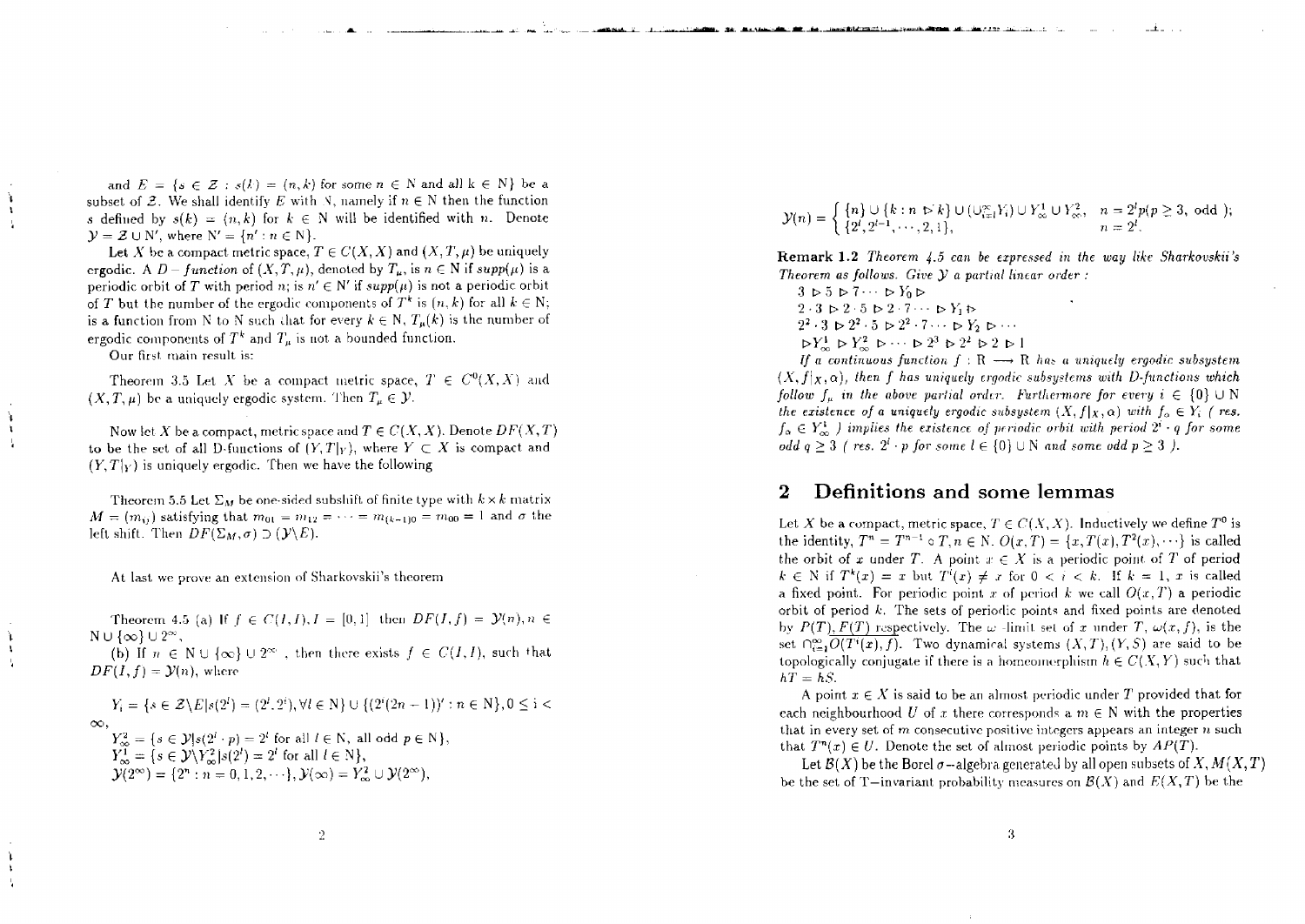ergodic elements of  $M(X,T)$ . For  $\alpha \in M(X,T)$ ,  $T\alpha \in M(X,T)$  is defined by:  $1 \alpha(B) = \alpha(T^{-1}B)$ ,  $\forall B \in \mathcal{B}(X)$ . For  $\beta \in E(X,T)$ ,

$$
G(\beta) = \{x \in X : \lim \frac{1}{n} \sum_{i=0}^{n-1} f(T^i(x)) = \int_X f d\beta, \forall f \in C(X, X) \}.
$$

 $\mathbb{R}^4$ 

We say that system  $(X,T)$  is uniquely ergodic if  $\#M(X,T) = 1.$  Uniquely ergodic system  $(X, T, \mu)$  is *strictly ergodic* if X is a minimal set of T. That  $(X, T, u)$  is an ergodic system means:  $\forall B \in \mathcal{B}(X)$  if  $T^{-1}B = B$  then  $\mu(B) = 0$  or  $\mu(B) = 1$ .

For uniquely ergodic system  $(X, T, \mu)$ , let

 $supp(u) = \{x \in X : \mu(V_x) > 0 \text{ for all neighborhood } V_x \text{ of } x\},$ 

then  $supp(\mu)$  is a minimal  $s \pm$  of T [Man].

Measure-preserving transformations  $T_1$  on  $(X_1, B_1, m_1)$  and  $T_2$  on  $(X_2, B_2, m_2)$ are  $spectrally\ isomorphic\ if\ there\ is\ a\ linear\ operator\ W: L^2(m_2) \to L^1(m_1)$ such that

(1) *W* is invertibie;  $(2)$   $(Wf, Wg) = (f, g), \forall f, g \in L^2(m_2);$ (3)  $U_T, W = W U_{T_2}.$ T<sub>1</sub> and T<sub>2</sub> are said to be *isomorphic* if there exist  $M_1 \in \mathcal{B}_1$ ,  $M_2 \in \mathcal{B}_2$  with  $m_1(M_1) = m_2(M_2) = 1$  such that (1)  $T_1M_1 \subset M_1$ ,  $T_2m_2 \subset M_2$ , and

(2) there is an invertibie measure-preserving transformation

 $\phi: M_1 \longrightarrow M_2$  with  $\phi T_1(x) = T_2 \phi(x), \forall x \in M_1$ .

Recall that if X is a compact metric space,  $T \in C(X,X)$  and  $A \subset X$  is minimal then the D-function of A,  $T_A$ , is n, if A is periodic orbit of T with period n, is  $n'$  if A is not a periodic orbit of T but the number of distinct minimal sets for  $T^k$  which contain in  $A$  is  $(n,k)$  for all  $k \in \mathbb{N}$ , is a function from N to N such that for every  $k \in N T<sub>4</sub>(k)$  is the number of distinct minimal sets of  $T^k$  which contain in  $A$  and  $T_A$  is not a bounded function.

The following lemmas are necessary in our proofs.

**Lemma 2.1** [IV] // *T is a continuous transformation of compact metric space. Then*

 $(f)$   $E(X, T) \neq \emptyset$ ;  $(2) G(\alpha) \cap G(\beta) = \emptyset$ , if  $\alpha \neq \beta \in E(X,T)$ .

 $\boldsymbol{A}$ 

**Lemma 2.2** [Go] If X is a metric space,  $f \in C^0(X, X)$  and  $x \in AP(f)$ *then*  $\omega(x, f)$  *is a minimal set under f; if* X *is a locally compact space, f*  $\in$  $C<sup>0</sup>(X, X)$  and A-is a minimal set of f then  $A \subset AP(f)$ .

#### **Lemma 2.3** *[Y1] (1)*  $f_4 \in \mathcal{Y}$ *;*

*(2)*  $x \in \omega(f(x), f^k)$  for some  $x \in A$  and some  $k \in \mathbb{N}$  if and only if  $f_A(k) = 1$ ;

*(3)*  $x \notin \omega(f^{\prime}(x), f^{\star})$  *for some*  $x \in A$  and all  $0 < i < k$  if and only if  $f_A(k) = k$ ;

(4)  $T_A(nm) = T_A(n)(T^n)_{A_1}(m)$ , where  $A \subset X$  is a minimal set of  $T, A_1 \subset Y$ *A is a minimal set ofT<sup>n</sup> .*

**Lemma 2.4** *I et*  $f \in C(I, I), I = [0, 1]$ . *Suppose period of every periodic orbit of f is not an odd number except* 1, *A* is a minimal set of f with  $#A \geq 2$ , then there exists a fixed point  $x_0 \in (infA, supA)$  such that  $f^2(A_1) =$  $A_1, f^2(A_2) = A_2, \text{ where } A_1 = \{x \in X : x < x_0\}, A_2 = \{x \in X : x > x_0\}.$ 

Lemma 2.4 is a direct consequence of results of [.Yj and *[LMPY].* See Corollary  $4.2$  [Y<sub>1</sub>] for details.

## 3 D-function of uniquely ergodic system

To generalize Sharkovskii's Theorem about the coexistence of periodic orbits of interval mapping to uniquely ergodic subsystems the first difficulty we meet is to describe these subsystems with some useful isomorphic invariant. We find that the D-function of uniquely ergodic system which we will define below is a such invariant. To give the definition at first we show

**Theorem 3.1** Let X be a compact metric space.  $T \in C(X, X)$  and  $(X, T, \mu)$ *be uniquely ergodic. Then for every*  $k \in \mathbb{N}$  there exists an integer n dividing *k* such that  $\forall \alpha \in E(\lambda, T^k)$ ,  $E(X, T^k) = \{\alpha, T\alpha, \cdots, T^{n-1}\alpha\}$  and  $T^i\alpha \neq T^j\alpha$ 

Proof: By Lemma 2.1  $E(X, T^k) \neq \emptyset$ . Let  $\alpha \in E(X, T^k)$  then  $T^k \alpha = \alpha$ . Now we suppose  $\beta \in E(X, T^k)$  and want to show  $\beta = T^{i_0} \alpha$  for some  $0 \leq$  $i_0 \leq k-1$ . Because

$$
\mu = \frac{1}{k}(\gamma + T\gamma + \dots + T^{k-1}\gamma), \forall \gamma \in E(X, T^k),
$$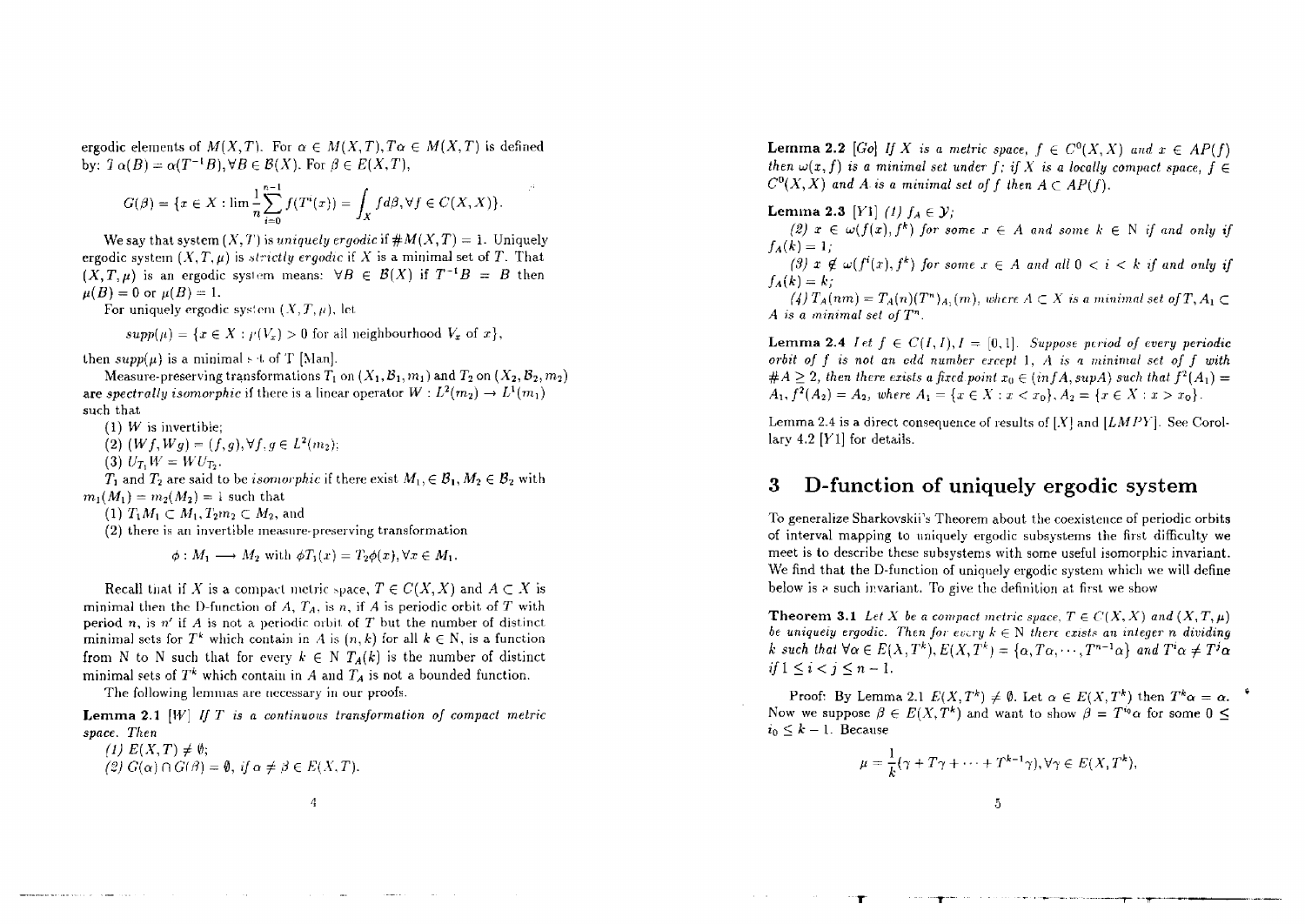we have

 $\mathbf{I}$ 

 $\mathbf{1}$  $\mathbf{1}$  $\mathbf{1}$ 

 $\mathbf{1}$ 

 $\mathbf{t}$  $\mathbf{1}$ 

# $\mu(\bigcup_{i=0}^{k-1} G(T^i \alpha)) = \mu(\bigcup_{i=0}^{k-1} G(T^i \beta)) = 1$

 $(T^{i}\gamma \in E(X, T^{k}), \forall \gamma \in E(X, T^{k}))$ . So there are  $0 \leq j_{1}, j_{2} \leq k-1$  such that  $G(T^{j_1}\alpha) \cap G(T^{j_2}\beta) \neq \emptyset$ . It implies that  $\beta = T^{i_0}\alpha, 0 \leq i_0 \leq k-1$ .

Let  $n=min\{0 < i \in \mathbb{N} : T^i\alpha = \alpha\}$ . It is obvious that  $n|k$  and  $E(x,T^k) =$  $\{\alpha, T\alpha, \cdots, T^{n-1}\alpha\}.$ 

**Definition 3.2** A *P-function of uniquely ergodic system*  $(X, T, \mu)$ *,*  $T_a$ *, is n* if supp( $\mu$ ) is a periodic orbit of T with period n; is n' if supp( $\mu$ ) is not *periodic orbit of T but the number of ergodic components ofT<sup>k</sup> is {n,k) for all*  $k \in N$ *; is a function from* N to N such that  $T_u(k)$  is the number of ergodic *components of*  $T^k$  *for all*  $k \in \mathbb{N}$  *and*  $T_n$  *is not a bounded function.* 

**Remark 3.3** *By Lemma 2.1 The number of ergodic components for T<sup>k</sup> is equal to the integer n obtained in Theorem 3.1. So we see that T^ is well defined. For convenience we also write*  $T_u(k) = (n, k), \forall k \in \mathbb{N}$  if  $T_u = n'$ .

**Remark 3.4** *A function s* :  $N \rightarrow N$  *belongs to 2 if and only if there exists a function t from the set of all prime numbers to the set*  $N \cup \{0, \infty\}$ *, such that for every*  $k \in N$  *if*  $p_1^{\alpha_1} p_2^{\alpha_2} \cdots p_n^{\alpha_n}$  *is the decomposition of k into prime factors then*

$$
s(k) = \prod_{i=1}^{n} p_i^{min(\alpha_i, t(p_i))}
$$

*or equivalently*  $s \in \mathbb{Z}$  *if and only if (1)*  $s(mn) = s(m)s(n)$ *, if*  $(m,n) = 1$ *; (2) for prime number p cither*  $s(p^l) = p^l$  *for all*  $l \in N$  *or there exists*  $l_0 \in I$  $N \cup \{0\}$  such that  $s(p^l) = (p^l, p^{l_0})$  for all  $l \in N$ . In the future we will use any *equivalent statement of Z by convenience.*

Theorem 3.5  $T_\mu \in \mathcal{Y}.$ 

Proof: The proof of this theorem is similar with the proof of Theorem 3.8 of [Yl].

**Theorem 3.6** Let  $(X_i, T_i, \mu_i)$  be uniquely ergodic systems,  $i = 1, 2$ . If  $T_1$  is spectrally isomorphic to  $T_2$ , then  $T_{1\mu_1} = T_{2\mu_2}$ .

Proof: By the properties of *y* It is enough for us to show that if  $T_{2\mu}$ ,  $(n) =$ *n* for some  $n \in \mathbb{N}$ , then  $T_{\text{U}(n)} = n$ . Because  $T_1$  is spectrally isomorphic to  $T_2$ , there is an isomorphic from  $L^2(\mu_1)$  to  $L^2(\mu_1)$  satisfying  $U_{T_1} \cdot W = W \cdot U_{T_2}$ . Suppose for some  $n \in \text{N}, T_{2\mu_2}(n) = n$ . Let  $\alpha \in E(X_2, T_2^n), B_i = G(T_2^i \alpha), 0 \leq i$  $i \leq n-1$  then  $B_i \in \mathcal{B}(X_2)$  and

$$
T_2(B_i) = B_{i+1}, T_2^{-1}(B_{i+1}) = B_i, B_i \cap B_j = \emptyset \text{ if } 1 \leq i < j \leq n-1.
$$

By the condition satisfied by W we get  $U^n_T W = W U^n_{T_2}$ . Hence

$$
W(1_{B_i}) = W(U_{T_2}^n 1_{B_i}) = (U_{T_1}^n W)(1_{B_i}) = W(1_{B_i})T_i^n.
$$

Therefore

$$
W(1_{B_i}) = C_j^i \text{ a.e. for every } \gamma_j \in E(X_1, T_1^n), 1 \le j \le T_{1\mu_1}(n) = k.
$$

From

$$
\langle W(1_{B_i}), W(1_{B_i}) \rangle = \langle 1_{B_i}, 1_{B_i} \rangle = \frac{1}{n},
$$
  

$$
\langle W(1_{B_i}), W(1_{B_j}) \rangle = \langle 1_{B_i}, 1_{B_j} \rangle = 0, 1 \le i < j \le n - 1,
$$

 $\mu_1 = \frac{1}{k}(\gamma_1 + \ldots + \gamma_k)$ , we have

$$
\sum_{j=1}^{k} |C_j^i|^2 = \frac{k}{n}, 0 \le i \le n-1
$$

$$
\Sigma_{j=1}^k C_j^{i_1} \overline{C}_j^{i_2} = 0, 0 \le i_1 < i_2 \le n-1
$$

If  $k < n$ , it is contradict to the fact that if we denote

$$
\alpha_i = \sqrt{k/n} (C_1^i, C_2^i, \cdots, C_k^i),
$$

then  $| \alpha_i | = 1, \alpha_i \overline{\alpha}_i = 0.0 \le i < j \le n - 1$ . Because  $k \le n$  we get  $k = n$ .

**Remark 3.7** Because  $\{e^{2\pi i j/T_p(n)} : n \in \mathbb{N}, 0 \leq j \leq T_p(n)-1\}$  is only a subset *of spectrum of uniquely ergodic system*  $(X, T, \mu)$  so the inverse of Theorem *3.6 is not true in the general case.*

Let *y* be the set defined in the introduction. We naturally ask the following question : Given  $s \in \mathcal{Y}$  do there exist a compact metric space X,  $T \in C(X, X)$  such that  $(X, T, \mu)$  is uniquely ergodic and  $T_{\mu} = s$ ? The answer is positive. We have the following theorems that we will prove in section 5: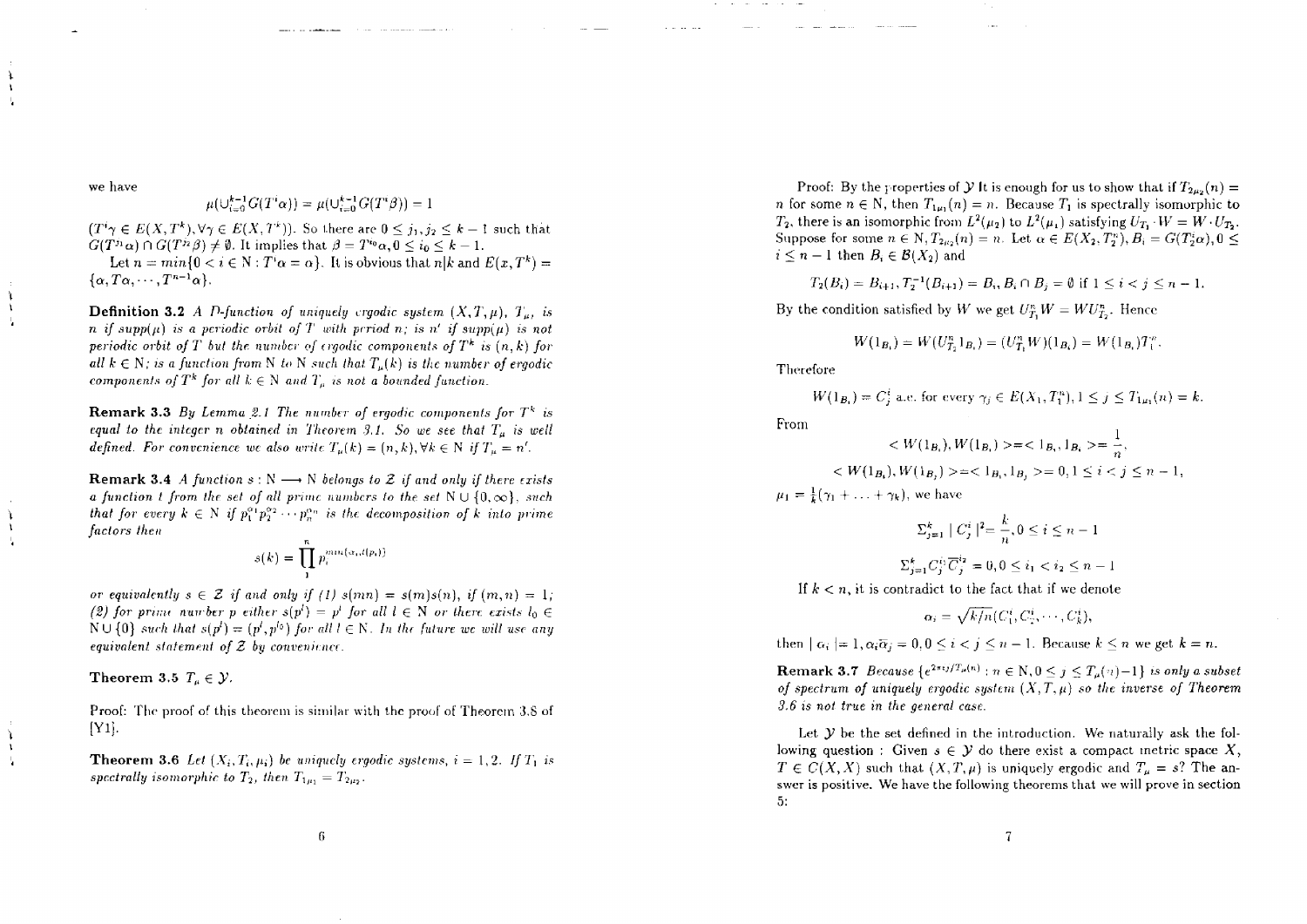**Theorem 3.8** For every  $s \in \mathbb{Z} \backslash E$ , there exists strictly ergodic system  $(A_s, \sigma, \mu_s)$ which is a subsystem of  $(\Sigma_M, \sigma)$  such that  $\sigma_{\mu} = s$ .

**Theorem 3.9** For every  $n \in \mathbb{N}$ , there exists strictly ergodic system  $(A_n, \sigma, \mu_n)$ *which is a subsystem of*  $(\Sigma_M, \sigma)$  *such that*  $\sigma_{\mu} = n'$ .

To get the existence of uniquely ergodic system with a given D-function of interval mapping we need

**Theorem 3.10** Let X, Y be compact metric spaces,  $T \in C(X,X)$  and  $S \in$ *C{Y, Y}. Measurable transformation*  $\varphi : X \longrightarrow Y$  satisfying  $S\varphi = \varphi T$  and  $\varphi(B) \in$  $B(Y)$  for every  $B \in \mathcal{B}(X)$ .  $\varphi$  is one-to-one except a countable set, on which  $\varphi$  is countable-to-one. If  $(Y, S)$  is uniquely ergodic system and supp( $\gamma$ ) is not *a periodic orbit, then*  $(X, T)$  *is also a uniquely ergodic system and*  $T_u = S_{\gamma}$ , *where*  $\{\mu\} = M(X, T), \{\gamma\} = M(Y, S).$ 

Proof: It is easy to see that  $\gamma(B) = \mu(\varphi^{-1}(B))$ , for every  $B \in \mathcal{B}(Y)$ and  $\mu \in M(X,T)$ . Hence for every  $B \in B(X)$ ,  $\mu \in M(X,T)$  we have  $\mu(B) = \mu(\varphi^{-1}(\varphi(B))) = \gamma(\varphi(B)).$  This implies that  $\#M(X,T) = 1$ . Suppose  $M(X,T) = \{\mu\}$ , then by the properties of D-function we only need to prove

(1)if  $S_n(n) = n$ , then  $T_n(n) = n$ ;

(2)if  $T_n(n) = n$ , then  $S_n(n) = n$ .

we only show  $(1)$ ,  $(2)$  is similar.

Suppose  $S_{\gamma}(n) = n$  for some  $n \in \mathbb{N}$ . Then for  $\alpha \in E(Y, S^n)$ ,  $E(Y, S^n) =$  $\{\alpha, S(\alpha), \dots, S^{n-1}(\alpha)\}$  by Theorem 3.1. Let  $G(i) = G(S^{i}(\alpha)), 0 \le i \le n-1$ , then  $G(i) \in \mathcal{B}(Y)$  and  $G(i) \cap G(j) = \emptyset$  if  $i \neq j$ . Furthermore  $S(G(i)) =$  $G(i + 1), S^{-1}(G(i)) = G(i - 1)$ . Let  $X_i = \varphi^{-1}(G(i))$ , then  $X_i \in \mathcal{B}(X)$  and  $T^{-1}(X_i) = X_{i-1}$ . Hence  $\mu(X_i) = \frac{1}{n}, 0 \le i \le n-1$ .

Let  $\beta \in E(X, T^n)$ . Then  $E(X, T^n) = \{\beta, T(\beta), \cdots, T^{k-1}(\beta)\}$  and  $\beta =$  $T^k(\beta)$ . That is to say for every  $B \in \mathcal{B}(X), \beta(B) = \beta(T^{-k}(B))$ . Hence  $\beta(X_i) = \beta(T^{-k}(X_i))$  for every  $0 \le i \le n - 1$ . Because  $T^{-n}(X_i) = X_i$ , we have  $\beta(X_i) = 0$ , or  $1, 0 \le i \le n - 1$ . Let  $\beta(X_{i_0}) = 1$ , then  $1 = \beta(X_{i_0}) = 1$  $\beta(T^{-k}(X_{i_0})) = (X_{i_0-k(mod \ n)}).$  By the fact that  $\beta(X) = 1, \beta(X_i)$ 0 if  $i \neq j$ , we get  $k = n$ .

## 4 The proof of Theorem 4.5

In this section we will prove the coexistence of uniquely ergodic subsystems of interval mapping. At first we show

**Lemma 4.1** If for some  $n \in \mathbb{N}$ ,  $T_{\text{supp}(\mu)}(n) = n$ , then  $T_{\mu}(n) = n$ . Further*more*  $T_{\text{supp}(\mu)}(n)|T_{\mu}(n)$ .

Pro $\epsilon$ f: Obviously minimal components for  $T^k$  are also ergodic compon<mark>ents</mark> for  $T^k$ . So if  $T_{\text{supp}(\mu)}(n) = n$ , then  $T_{\mu}(n) = n$ . So it is enough for us to show  $T_{\text{sumf}(n)}(n)|T_n(n)$  for every  $n \in \mathbb{N}$ . (\*)

Let p be a prime number. If  $T_{\text{supp}(u)}(p^t) = p^t$  for every  $l \in \mathbb{N}$ , then (\*) is true. Hence we may assume that there exists  $l_0 \in {\rm N} \bigcup \{ 0 \}$  such  $\mathcal{C}^{l}(p^{l}, p^{l_{0}})$  for every  $l \in \mathbb{N}$ . Then

$$
T_{\mu}(p^{l}) = T_{supp(\mu)}(p^{l}) = p^{l} \text{ if } l \leq l_0; T_{supp(\mu)}(p^{l}) = p^{l_0} | T_{\mu}(p^{l}) \text{ if } l \geq l_0 + 1.
$$

This implies that for every  $n = p_1^{r_1} \cdots p_m^{r_m} \in N$ ,

$$
T_{supp(\mu)}(n) = \prod_{i=1}^m T_{supp(\mu)}(p_i^{r_i}) |\prod_{i=1}^m T_{\mu}(p_i^{r_i}) = T_{\mu}(n),
$$

where  $p_1 < \cdots < p_m$  are prime numbers.

**Lemma 4.2** For uniquely ergodic system  $(X, T, \mu), n, m \in \mathbb{N}$ , if  $T_{\text{supp}(\mu)}(n) =$ n we have  $T_{\mu}(nm) = T_{\mu}(n)(T^n)_{\gamma}(m)$ , where  $\{\gamma\} = M(A_1, T^n)$ ,  $A_1 \subset A$  is a *minimal set ofT<sup>n</sup> .*

**Proof:** Because  $T_{\text{supp}(n)}(n) = n$  v. • know that  $T_{\text{u}}(n) = n$ . Let  $E(X, T^n) =$  ${\alpha, T\alpha, \cdots, T^{n-1}\alpha}, E(X, T^{nm}) = {\beta, T\beta, \cdots, T^{k-1}\beta},$  where  $k = T_{\mu}(nm)$ and  $m_0 = min\{i : T^{ni}\beta = \beta, 0 < i \leq m\}$ .Obviously  $(1/m_0)\{\beta + T^n\beta + \cdots + \beta\}$  $T^{n(m_0-1)}\beta$   $\in E(X, T^n)$ . Let  $C_0 = {\beta, T^n\beta, \cdots, T^{n(m_0-1)}\beta}$ . Then  $E(X, T^{nm})$  $U^{n-1}_{i=0}T^{i}C_{0}$ . It implies that  $T_{\mu}(nm) = k = nm_{0} = T_{\mu}(n)m_{0}$ . By definition of  $m_0, m_0 = (T^n)_\gamma(m), \gamma \in E(A_1, T^n), A_1 \subset A$  is a minimal set of T.

**Lemma 4.3** Let X be a compact metric space,  $A \subset X$  be a minimal set *of*  $f \in C(X,X)$ ,  $A = A_1 \bigcup A_2$ ,  $A_1 \bigcap A_2 = \emptyset$ ,  $A_i$  be minimal set of  $f^2$ ,  $i =$ 1,2. If  $(A_i, f^2)$  is strictly ergodic for some  $i \in \{1,2\}$ , then  $(A, f)$  is also *strictly ergodic.*

 $\mathcal{L}_{\mathrm{eff}}$  and  $\mathcal{L}_{\mathrm{eff}}$  and  $\mathcal{L}_{\mathrm{eff}}$ 

<u>a santa da senama seria de la provincia de la pro</u>

 $\sim$   $\sim$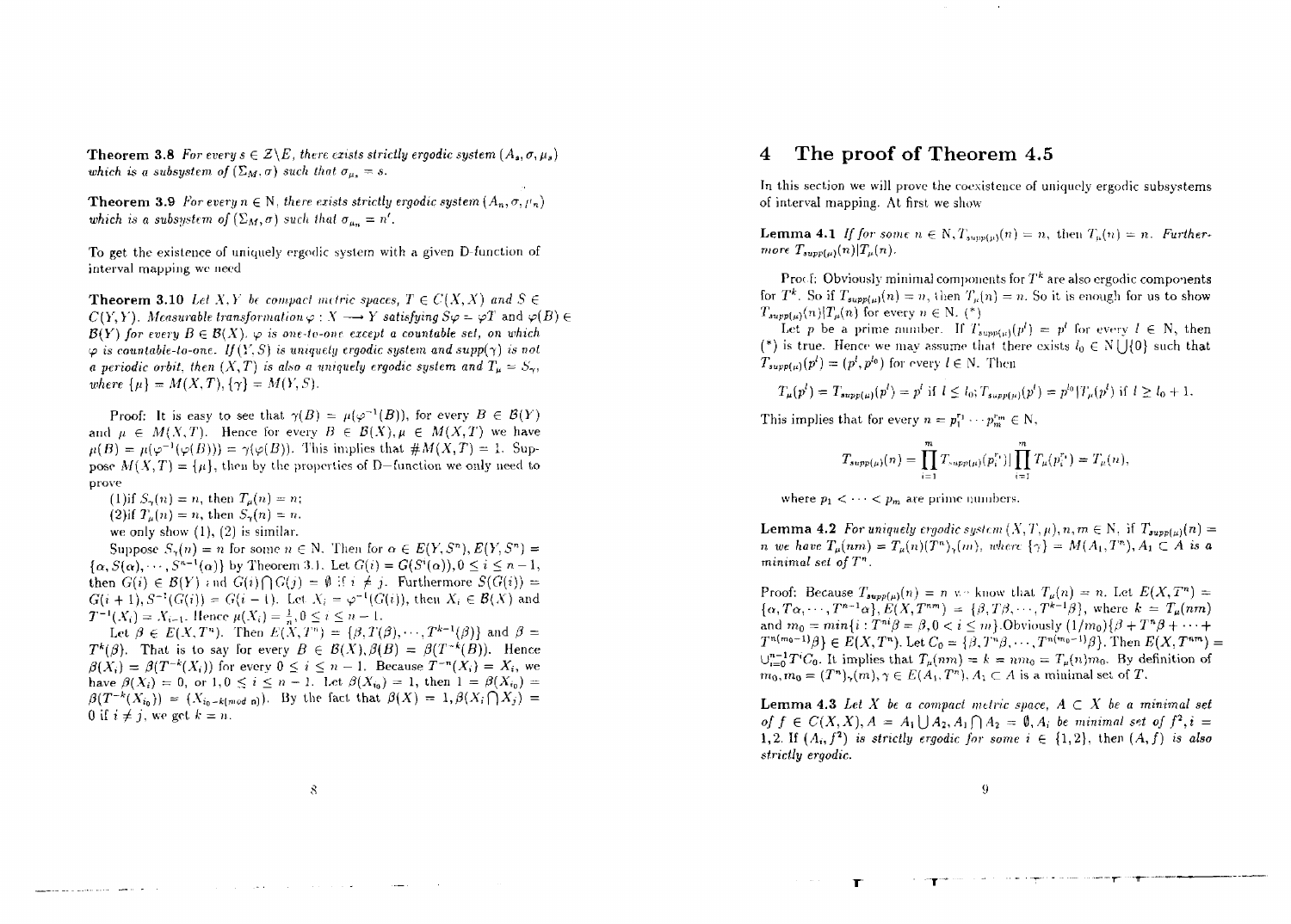Proof: Without lossing of generality we suppose that  $(A_1,f^2)$  is strictly ergodic. At first we show that  $(A_2, f^2)$  is also strictly ergodic. If it is not the case, then there exist  $\mu_1,\mu_2\in E(A_2,f^2)$  such that  $\mu_1(\hat C)=1,\mu_2(\hat C)=0,$ where  $C = G(\mu_1) \subset A_2, f^{-2}(C) = C$ . Because  $\mu_1$  is regular, there exists a closed set  $C_1 \subset C$  such that  $\mu_1(C_1) \geq \frac{1}{2}[W]$ . For  $B \in \mathcal{B}(A_1)$ , let  $\mu_1(B) =$  $\mu_i(f^{-1}(B))$  then  $\tilde{\mu}_i \in M(A_1,f^2), i=1,2.$  As  $f(C_1) \in \mathcal{B}(A_1),$  therefore

" <del>\*</del>

" •\*"'•• !

$$
\tilde{\mu}_1(f(C_1)) = \mu_1(f^{-1}f(C_1)) \ge \mu_1(C_1) \ge \frac{1}{2},
$$
  

$$
\tilde{\mu}_2(f(C_1)) = \mu_2(f^{-1}f(c_1)) \le \mu_2(C) = 0
$$

where  $f^{-1}f(C_1) \subset f^{-1}f(C) = f^{-1}f^{-1}(C) = f^{-2}(C) = C$ . It is a contradiction to the strict ergodicity of  $(A_1, f^2)$ . Hence  $(A_2, f^2)$  is also strictly ergodic. Now let  $\alpha_1, \alpha_2 \in M(A, f)$ , then  $\alpha_i'(B) = 2\alpha_i(A_j \bigcap B) \in M(A_j, f^2), 1 \leq j$  $i, j \leq 2$ . Therefore for  $B \in \mathcal{B}(A)$ 

$$
\alpha(B) = \alpha_1(B \bigcap A_1) + \alpha_1(B \bigcap A_2) = \frac{1}{2} \alpha_1^1(B) + \frac{1}{2} \alpha_1^2(B) = \frac{1}{2} \alpha_2^1(B) + \frac{1}{2} \alpha_2^2 = \alpha_2(B).
$$

This implies that  $(A, f)$  is strictly ergodic.

 $\mathbf{I}$ 

**Lemma 4.4** Let  $f \in C(I, I)$  and any period of periodic orbit of f be a power of  $2.$  Then for any uniquely ergodic subsystem  $(X,f,\mu)$  we have  $f_\mu \in$  $Y_{\infty}^2$  or  $f_{\mu} = 2^n$  *for some*  $n \in \mathbb{N} \cup \{0\}$ .

Proof: Not lossing of generality we suppose that  $supp(\mu)$  is not a periodic orbit of f. By  $[Mi]$   $(X, f, \mu)$  is isomorphic to generalized adding machine  $(X_Q, D)$ , where  $X_Q = \{0, 1\}^N$ . So  $f_\mu \in Y^2_{\infty}$  by Theorem 5.2, 5.4.

**Theorem 4.5** *(a) If*  $f \in C(I, I), I = [0,1]$ *, then*  $DF(I, f) = Y(n), n \in$  $N \cup \{\infty\} \cup 2^{\infty}$ ,

(b) If  $n \in \mathbb{N} \cup \{\infty\} \cup 2^{\infty}$ , then there exists  $f \in C(I, I)$ , such that  $DF(I, f) = \mathcal{Y}(u).$ 

Proof: We will prove Theorem  $4.5$  (a) in the following steps:

(1) If f has a uniquely ergodic subsystem  $(X, f, \mu)$  with  $f_{\mu} \in Y_i$  for some  $0 \leq i < \infty$ , then f must have periodic orbit with period  $2^i q (q \geq 3$  is odd ).

If it is not the case, then the biggest period of periodic orbit of  $f$  according Sharkovskii' s order is  $2^{i+j}q(q \geq 3)$  is odd and  $j \geq 1$  or any period of periodic orbit of  $f$  is a power of 2. By Lemma 4.4 the latter case is impossible. Repeatly using Lemma 2.4 we get  $f_A(2^{i+1}) = 2^{i+1}$  for every minimal set A of f with  $#A \geq 2^{i+1}$ . By Lemma 4.1,  $f_a(2^{i+1}) = f_A(2^{i+1}) = 2^{i+1}$ . This implies that  $f_x \notin Y_i$ . Hence f must have a periodic orbit with period  $2^i q(q)$ 3 is odd ).

(2) If the biggest period of periodic orbit of  $f$  according to Sharkovski<sup>1</sup>'s order is  $q(q \geq 3$ , odd), then for every  $s \in \mathcal{Z}\backslash E$ , there exists uniquely ergodic system  $(X, f, \mu)$  such that  $f_{\mu} = s$ .

Using results of [BI] and the structure of odd periodic orbit discussed in [St] we know that for every strictly ergodic subsystem  $(A_s, \sigma, \mu_s) \subset (\Sigma_M, \sigma)$ satisfying  $\sigma_{\mu} = s$  (Theorem 5.5 ) there exist a compact subset  $X_s \subset I, h \in$  $C(X_s, A_s)$  such that  $f(X_s) \subset X_s$ ,  $hf = \sigma h$  and *h* is one-to-one except at a countable subset at which *h* is two-to-one. By Theorem 3.10 step (2) follows.

(3) If the biggist period of periodic orbits of  $f$  according to Sharkovskii's order is  $2^i q (q \geq 3, \text{ odd } ) ,$  then for every  $s \in Y_i$  there exists a uniquely ergodic subsystem  $(X, f, \mu)$  such that  $f_{\mu} = s$ .

Let  $g = f^2$ , then g has a periodic orbit of period g. By step (2) there exists uniquely ergodic subsystem  $(\tilde{X}, q, \tilde{\mu})$  such that  $q_{\tilde{u}} = s'$ , where  $s =$  $s' \cdot s_i$  and  $s' \in Y_0, s_i : \mathbb{N} \to \mathbb{N}$  satisfies  $s_i(2^j m) = (2^j, 2^i), j \ge 0, m$  odd. Let  $X = \bigcup_{j=0}^{T} f^{j}(supp(\tilde{\mu}))$ . By Lemma 4.3  $(X, f)$  is strictly ergodic. Let  $\{\mu\} = E(X, f)$ . If p is odd, then

$$
f_{\mu}(p)f_{\mu}(2^i) = f_{\mu}(p2^i) = f_{\mu}(2^i)g_{\tilde{\mu}}(p).
$$

This implies  $f_{\mu}(p) = g_{\tilde{\mu}}(p)$ . At the same time

$$
f_{\mu}(2^{i+1}) = f_{\mu}(2^i)g_{\mu}(2) = f_{\mu}(2^i) = 2^i
$$

(by Lemma 4.2 and Lemma 2.4). Hence  $f_n = s$ .

(4) If periods of periodic orbits arc not all power of 2, then for every  $s \in Y^1_{\infty} \cup Y^2_{\infty}$ , there exists uniquely ergodic subsystem  $(X, f, \mu)$  such that  $f_u = s$ .

Let  $2^i q (q \geq 3, \text{ odd } )$  be the period of some periodic orbit of  $f$  and  $g = f^{2^i}$ . Then for every  $s \in Y^1_{\infty} \cup Y^2_{\infty}$ , there exists uniquely ergodic subsystem  $(\tilde{X},g,\tilde{\mu})$ such that  $g_{\tilde{\mu}} = s$ . Let  $X = \bigcup_{i=0}^{2^s} f^j(supp(\tilde{\mu}))$ , then  $(X, f)$  is the uniquely ergodic subsystem that we need.

(5) If f has a uniquely ergodic subsystem  $(X, f, \mu)$  such that  $f_{\mu} \in Y^2_{\infty}$ then for every  $n \in \mathbb{N} \cup \{0\}$ , f has a periodic orbit of period  $2^n$ .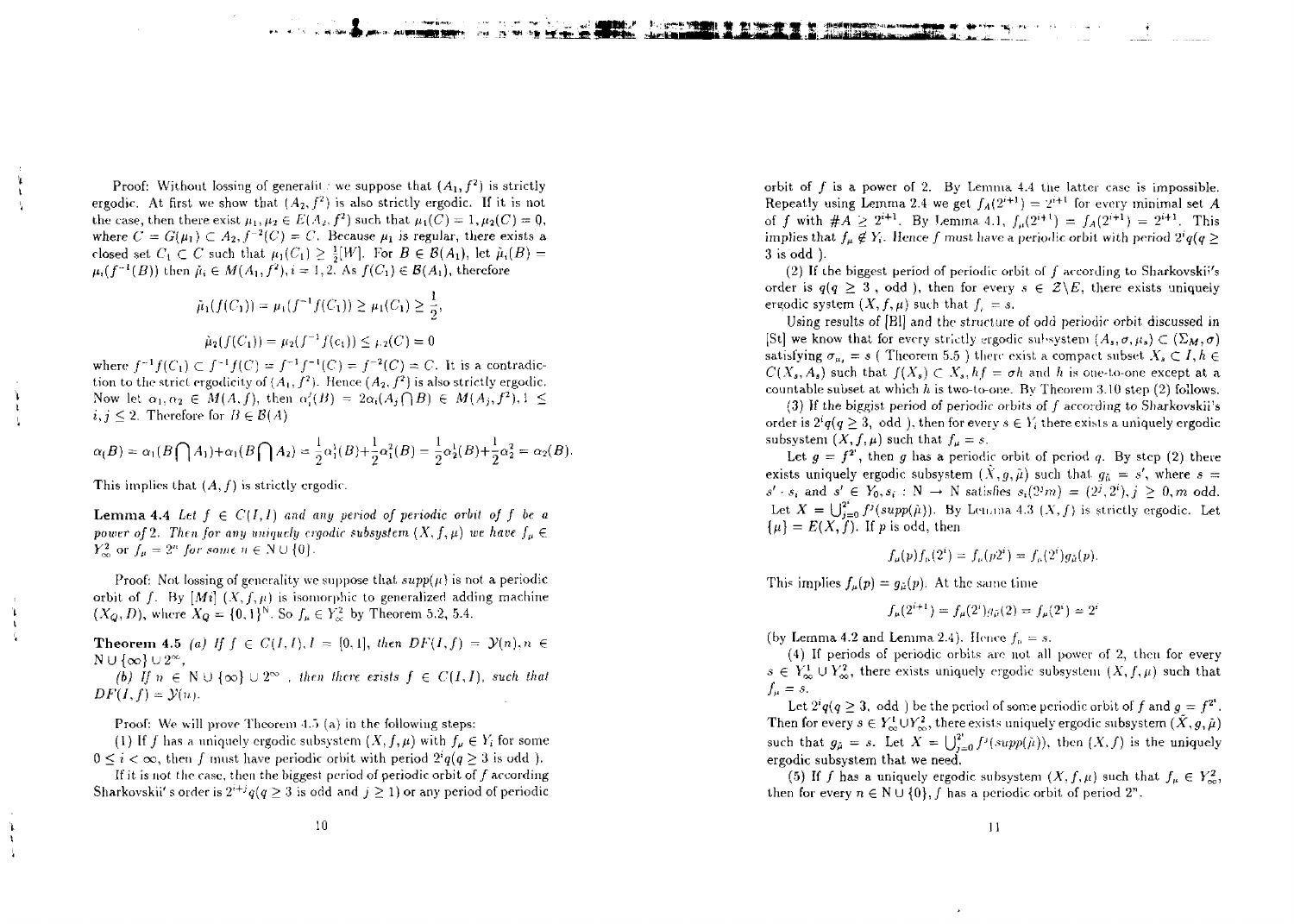If it is not the case, then there exists  $n_0$  such that any period of periodic orbit of f is an element of set  $\{2^n: 0 \le i \le n_0\}$  (Sharkovskii's order). Let  $g = f^{2^{n_0}}$ , then  $\overline{P(f)} = \overline{P(g)} = \overline{F(g)} = F(g) = P(f)[CH]$ . This implies  $supp(\mu) \subset \overline{P(f)} = P(f)$ . Hence  $f_{\mu}(2^{n_0+1}) = 2^{n_0}$ . It is contradict to  $f_{\mu} \in Y_{\infty}^2$ (6) If f has a uniquely ergodic subsystem  $(X, f, \tilde{\mu})$  with  $f_{\tilde{\mu}} \in Y^1_{\infty}$ , then

there exists a uniquely ergodic subsystem  $(X, f, \mu)$  such that  $f_{\mu} \in Y_{\infty}^2$ .

At first we claim that periods orbits of  $f$  are not all power of 2. If it is not the case by Lemma 4.4 we know  $f_{\tilde{u}} \in Y^2_{\infty}$  or  $f_{\tilde{u}} = 2^n$  for some  $n \in \mathbb{N} \cup \{0\}.$ So our claim is true. By s'cp (4), (6) holds.

Combining  $(1)-(6)$  ar t using Sharkovskii's theorem we conclude that  $DF(I, f) = \mathcal{Y}(n), n \in \mathbb{N} \cup \{\infty\} \cup 2^{\infty}$ .

Proof of Theorem 4.5 (b): It is a well known fact that for every  $n \in N$ , there exists  $f \in C(I, I)$  such that  $\{k : k \text{ is a period of periodic orbit of } f\}$  ${n} \cup \{k : n \triangleright k, k \in \mathbb{N}\}$  or  $\{2^i : l = 0, 1, \dots, n - 1\}$  [see ALM]. So by above argument, we remain to show that there exists  $f \in C(I,I)$  such that  $DF(I, f) = \mathcal{Y}(\infty)$  or  $\mathcal{Y}(2^{\infty})$ . Any chaotic function in the sense of Li-York with zero topological entropy is the function with  $DF(I, f) = \mathcal{Y}(\infty)$  [Sm]. Any function which satisfies  $\overline{P}(f) = P(f)$  and  $\mathcal{Y}(2^{\infty}) \subset DF(I, f)$  is the example that  $DF(I, f) = \mathcal{Y}(2^{\infty})$ .

Proof is completed.

## 5 Uniquely ergodic system with a given Dfunction

For the purpose to prove Theorem 4.5 we give the examples of uniquely ergodic systems with given D-functions in subshift of finite type  $\Sigma_M$ . Let

$$
M = (m_{ij}) = \begin{pmatrix} 1 & 1 & 0 & 0 & \cdots & 0 \\ 0 & 0 & 1 & 0 & \cdots & 0 \\ 0 & 0 & 0 & 1 & \cdots & 0 \\ \vdots & \vdots & \vdots & \vdots & \ddots & \vdots \\ 0 & 0 & 0 & 0 & \cdots & 1 \\ 1 & 0 & 0 & 0 & \cdots & 0 \end{pmatrix}_{p \times j}
$$

 $\Sigma_M = \{x = (x_1, x_2, \dots) : m_{x, x_{i+1}} = 1, 0 \le x_j \le p-1, \text{ for all } j \in \mathbb{N} \},$ 

 $\sigma : \Sigma_M \longrightarrow \Sigma_M$  is the shift defined by  $(\sigma(x))_j = x_{j+1}$  for  $x \in \Sigma_M, j \in N$ .

Recall that  $\Sigma_M$  with the product topology is a compact metrizable space. Let  $P = \{0, 1, \dots, p-1\}$ . For  $B \in P^r$  we call B a block over P of length r and write  $l(B) = r$ . If  $A = (a_1 \cdots a_n), B = (b_1 \cdots b_m)$  are two blocks, then we denote  $AB = (a_1 \cdots a_n b_1 \cdots b_m)$ ,  $A^{\infty} = AAA \cdots = (a_1 \cdots a_n a_1 \cdots a_n \cdots)$ .

**Definition 5.1** Let  $Q = \{q_i\}_{i=1}^{\infty}, q_i \geq 2, 1 \leq i < \infty, X_{q_i} = \{0, 1, \dots, q_i - 1\}$ and  $X_Q = \prod_{i=1}^{\infty} X_{q_i}$ . A transformation D from  $X_Q$  into  $X_Q$  is defined as *follows:*  $D(q_1 - 1, q_2 - 1, \dots, q_n - 1, x_{n+1}, \dots) = (0, 0, \dots, 0, x_{n+1} + 1, \dots)$  if  $x_{n+1} < q_{n+1} - 1, n \in \mathbb{N} \cup \{0\}$ . Specially  $D(q_1 - 1, q_2 - 1, \dots) = (0, 0, \dots)$ . The *couple (XQ,D) is called n. generalized adding machine, shortly, (1AM. It is a well known fact that*  $(X<sub>O</sub>, D)$  *is strictly ergodic.* 

**Theorem 5.2** Let  $(X_Q, D), Q = \{q_i\}_1^{\infty}$  be a GAM. If  $q_i = p_1^{o_1(1)} p_2^{o_1(2)} \cdots p_{r_i}^{o_i(r_i)}$ *is the decomposition q, into prime factors then for every prime number*  $p =$  $p_j, D_{X_Q}(p^l) = p^l$  for all  $l \in N$  if  $\sum_{i=1}^{\infty} \alpha_i(j) = \infty; D_{X_Q}(p^l) = (p^l, p^{l_0})$  if  $\Sigma_{i=1}^{\infty} \alpha_i(j) = l_0$  or more simply for every  $n \in \mathbb{N}, D_{X_Q} = \lim_i (n, q_1 \cdots q_j),$ *where*  $p_1 < p_2 < \cdots$  are all prime numbers  $\alpha_i(j) \geq 0, \alpha_i(r_i) > 0$ .

Proof: Notice that for each *j D* permutes cyclically all  $\prod_{i=1}^{j}$  cylinders of length *j*. That is to say  $D_{X_{\alpha}}(q_1 \cdots q_i) = q_1 \cdots q_i$  for every  $j \in \mathbb{N}$ . So if  $n|q_1 \cdots q_i$  for some  $n, j \in \mathbb{N}$  then  $D_{X_O}(n) = (n, D_{X_O}(q_1 \cdots q_i)) = n$ .

Let p be a prime number such that  $p^{t_0}|q_1 \cdots q_i$  for j large enough and  $p^{i_0+1}$   $\bigcap q_1 \cdots q_j$  for all  $j \in \mathbb{N}$ . Then  $(p, q_1 \cdots q_j/p^{i_0}) = 1$ . So for j large enough there are  $k_j$  such that  $q_1 \cdots q_j/p^m = 1 + k_j p$ . This implies  $q_1 \cdots q_j =$ 

 $p^{t_0} + k_z p^{t_0 + 1}$ . Because  $D^{q_1 \cdots q_p} (0,0, \cdots) = (0,0, \cdots, 0\, 10 \cdots)$  we conclude that  $0 \in \omega(D^{p^{t_0}}(0), D^{p^{t_0+1}})$ , where  $0 = (0,0,\cdots)$ . By Lemma 2.3  $D_{X_Q}(p^{t_0+1})$  $p^{l_0+1}$ , consequently  $D_{X_O}(p^{l_0+1}) = p^{l_0}$ .

j

Combining obtained above, we get the theorem.

**Lemma 5.3**  $(X<sub>Q</sub>, D)$  is topologically conjugate to  $(X'_{Q}, D)$  if and only if they *have same D-functions.*

Proof: See [HR, p.417] and use Theorem 5.2.

**Lemma 5.4** Let  $M(X_0, D) = \{ \mu \}$  then  $D_{X_0} = D_{\mu}$ .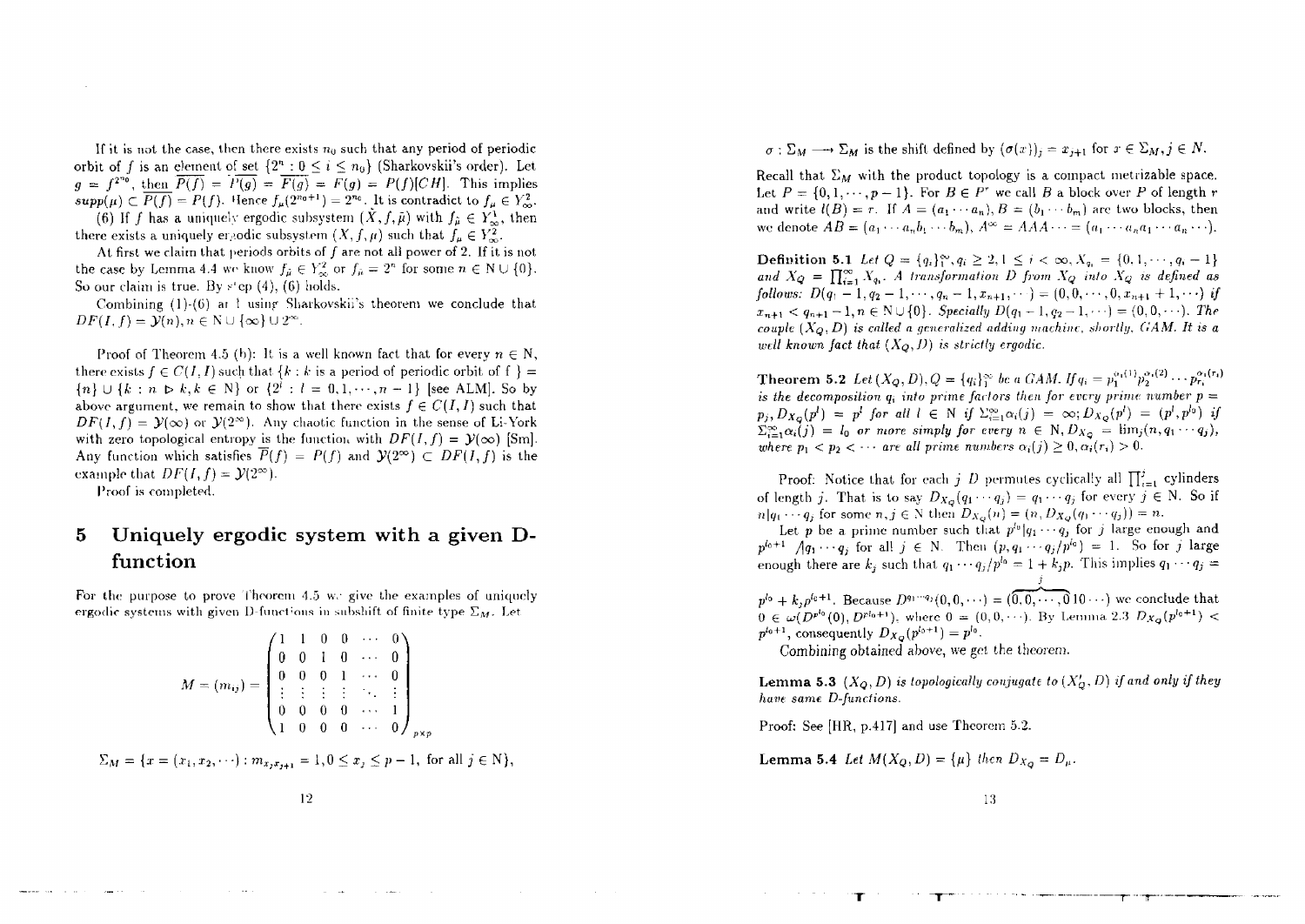Proof: Let *p* be a prime number. If  $D_{X_{\alpha}}(p^i) = p^i$ ,  $\forall i \in \mathbb{N}$  then  $D_{\mu}(p^i) =$  $D_{X_{\alpha}}(p') = p'$ . So without loss of generality we suppose there is  $l_0$  such that  $D_{X_{\mathbf{Q}}}(p^t) = (p^t, p^{t_0}), \forall l \in \mathbb{N}$ . By Lemma 4.2  $D_{\mu}(p^t) = D_{X_{\mathbf{Q}}}(p^t) = p^t, \forall j \leq l_0$ . So it enough to  $D_n(p^{l_0+1}) = p^{l_0}$ . Let  $A = \omega(0, D^{p^{l_0+1}})$ , where  $0 = (0, 0, \dots)$ . By [E]  $D^{p^{t_0+1}}$  is a rotation on the compact metrizable group and  $(A, D^{p^{t_0+1}})$  is minimal. So it is strictly ergodic [W, p.162]. It implies that  $D_u(p^{l_0+1}) = p^{l_0}$ .

Now we are ready to prove Theorem 3.8

 $\mathbf{r}$ 

 $\mathbf{t}$  $\mathbf{1}$ 

<u>Proof of Theorem 3.8</u> : Let  $s \in \mathcal{Z} \backslash E$ , and  $p_{in}$  be a prime number such that  $s(p_{i_0}) = p_{i_0} > p$ . Let  $s_1 : N \to N$  satisfying  $s_1(p^l) = s(p^l)$ , if  $p \neq p_{i_0}$  or  $s(p_{i_0}^l) = p_{i_0}^l, \forall l \in N$ ;  $s_1(p_{i_0}^l) = (p_{i_0}^l, p_{i_0}^{l_0-1})$  if  $s(p_{i_0}^l) = (p_{i_0}^l, p_{i_0}^{l_0})$ .  $\forall l \in N$  Suppose A is a GAM such that  $D_{X_Q} = s_1$ . By the theorem of Jewett and Krieger [W, p.161] there exists  $A_1 \n\subset \Sigma_2$  such that  $(A_1, \sigma)$  is strictly ergodic and is isomorphic to  $(X_Q, D)$ . So  $\sigma_\mu = s_1, \{\mu\} = M(A_1, \sigma)$ .

Now let  $\theta$  be a bijection from  $\{0, 1, \dots, p-1\}$  to  $\{0, 1, \dots, p-1\}^{p_0}$  such that

 $\theta(0) = 0 \cdots 00 \cdots 0, \theta(1) = 0 \cdots 01 \cdots (p-1).$ 

Let  $x \in A_1$ . The induced transformation  $\theta_x : A_1 \to \omega(\theta_x(x), \sigma^{p_{10}})$  is defined by  $\theta_*(y) = \theta(Y_1)\theta(Y_2) \cdots$  if  $y \in A_1$  and  $y = Y_1Y_2 \cdots$ ,  $l(Y_i) = p_{i_0}, 1 \le i < \infty$ .  $\theta_\star$  is one-to-one and continuous. It is easy to check that  $\theta_\star \sigma = \sigma^{p_{i_0}} \theta_\star.$  So by Lemma 4.2 and Theorem 3.6 we immediately get  $\sigma_{A_1} = s$ , where  $A_s =$  $\omega(\theta(x), \sigma)$ .

Proof of Theorem 3.9 : For  $n \in \mathbb{N}$  choose an irrational numbers  $\beta$  such that  $0 \leq \beta \leq \frac{1}{p}$ . We define  $x \in \Sigma_{\{\frac{1}{p}\}}$  such that  $x_i = 0$  if  $i\beta \in [k(i)(1 +$  $(\beta),k(i)(1 + \beta) + 1);$ . $x_i = 1$  if  $i\beta(k(i)(1 + \beta) + 1, (k(i) + 1)(1 + \beta)), k(i) \in$ NU{0}. Then  $\omega(x, \sigma)$  is the Sturmian dynamical system defined by Hedlund [He]. By the choosing of  $\beta$  we know  $x = C_1 C_2 \cdots$ , where  $C_i = 0 \cdots 01$  and  $l(C_i) = k$  or  $k + 1, k > n$ .

Let  $\varphi$  be the bijection from  $\{0, 1, \cdots, p - 1\}^k$  onto  $\{0, 1, \cdots, p - 1\}^k$  satisfying

$$
\varphi(\overbrace{0\cdots 01}^{i}0\cdots 0)=\begin{cases}0\cdots 01\cdots (p-1)0\cdots 0, & \text{if }i>p-1\\ (p-i)\cdots (p-1)0\cdots 01\cdots (p-i-1), & \text{if }i\leq p-1\end{cases}
$$

$$
\varphi(00\cdots 0)=(0\cdots 01\cdots (p-2)).
$$

Denote  $\bar{x} = \varphi_*(x)$ , where  $\varphi_*$  is the induced transformation. Then  $\varphi_*$  is a topological conjugation between  $(\omega(x, \sigma), \sigma)$  and  $(\omega(\overline{x}, \sigma), \sigma)$ . Hence  $\omega(\overline{x}, \sigma), \sigma)$  is a strictly ergodic system and  $\sigma_{\mu\mu} = 1'$  by the fact that  $(\omega(x,\sigma),\sigma)$  is a strictly ergodic system and  $\sigma_{\mu_x} = 1'$ , where  $\{\mu_{\mu}\} = M(\omega(y,\sigma),\sigma), y = x$  or  $\bar{x}$ .

Now let  $\psi = \psi_n$  be a mapping from  $\{0, 1, \dots, p-1\}$  into  $\{0, 1, \dots, p-1\}^n$ satisfying  $n<sub>0</sub>$ 

$$
\phi(0)\psi(1)\cdots\psi(p-1)=\overbrace{0\cdots\cdots 01\cdots (p-1)}^{p-1}.
$$

We have following commutative graph:

$$
\begin{array}{c}\n\omega(\vec{x}, \sigma) \stackrel{\sigma}{\longrightarrow} \omega(\vec{x}, \sigma) \\
\downarrow \psi_{\star} & \downarrow \psi_{\star} \\
\omega(x', \sigma^n)^{\sigma^n} \omega(x', \sigma^n)\n\end{array}
$$

where  $x' = \psi_*(\overline{x})$ .

We prove that  $\psi_*$  is one-to-one. Let  $z \neq y \in \omega(\overline{x}, \sigma)$ , then there exists  $i_0 \in \mathbb{N}$  such that  $z_i = y_i, 1 \leq i \leq i_0, z_{i_0+1} \neq y_{i_0+1}$ . By the construction of  $\psi_{\star}(\overline{x})$  there are two posibilities :

 $(1)z_{i_0+1} = 1, y_{i_0+1} = 0;$  $(2)z_{i_0+1}=0, y_{i_0+1}=1.$ 

In the first case  $z_{i_0+i} = i, 1 \le i \le p-1$ . If  $y_{i_0+i} = 0, 1 \le i \le p-1$ 1, then  $\psi_*(z) \neq \psi_*(y), \text{ if } y_{i_0+i_1} = 1 \text{ for some } 2 \leq i_1 \leq p + 1, \text{ then}$ 

$$
(\psi_{\star}(z))_{n(i_0+p-1)}=p-1\neq\begin{cases}0\\k-1-i_1=(\psi_{\star}(y))_{n(i_0+p-1)}.\end{cases}
$$

That is to say  $\psi_*(z) \neq \psi_*(y)$ . Case (2) is similar with (1). So we conclude that  $\psi_*$  is one-to-one, onto and satisfies  $\psi_*\sigma = \sigma^n \psi_*$ , so a is topological conjugation between  $(\omega(\overline{x}, \sigma), \sigma)$  and  $(\omega(x', \sigma^n), \sigma^n)$ .

Hence  $(\sigma^n)_{\mu'} = \sigma_{\mu_{\overline{x}}} = 1'$ , where  $\{\mu^{prime}\} = M(\omega(x', \sigma^n), \sigma^n)$ . Let  $A_n =$  $\omega(x', \sigma)$ , then  $(A_n, \sigma)$  is a strictly ergodic system. So we have

$$
\sigma_{\mu_n}(nm)=(\sigma^n)_{\mu'}(m)\sigma_{\mu_n}(n)=\sigma_{\mu_n}(n)=n
$$

for every  $m \in \mathbb{N}$  by the fact  $\sigma_{A_n}(n) = n$  and Lemma 4.2, 3.6, where  $\{\mu_n\} =$  $M(A_n, \sigma)$ . It implies that  $\sigma_{n_n}(m) = (m, n)$  for all  $m \in N$ . In other words  $\sigma_{\mu_n}=n'.$ 

To sum up we get

**Theorem 5.5** Let  $\Sigma_M$  be one-sided subshift of finite type with  $k \times k$  matrix *M* =  $(m_{ii})$  *satisfying that*  $m_{01} = m_{12} = \cdots = m_{(k-1)0} = m_{00} = 1$  *and*  $\sigma$  *the left shift.* Then  $DF(\Sigma_M, \sigma) \supset (\mathcal{Y} \setminus E)$ .

#### ACKNOWLEDGMENTS

The author would like to thank Professor Abdus Salam, the International Atomic Energy Agency, UNESCO and the International Centre for Theoretical Physics, for support.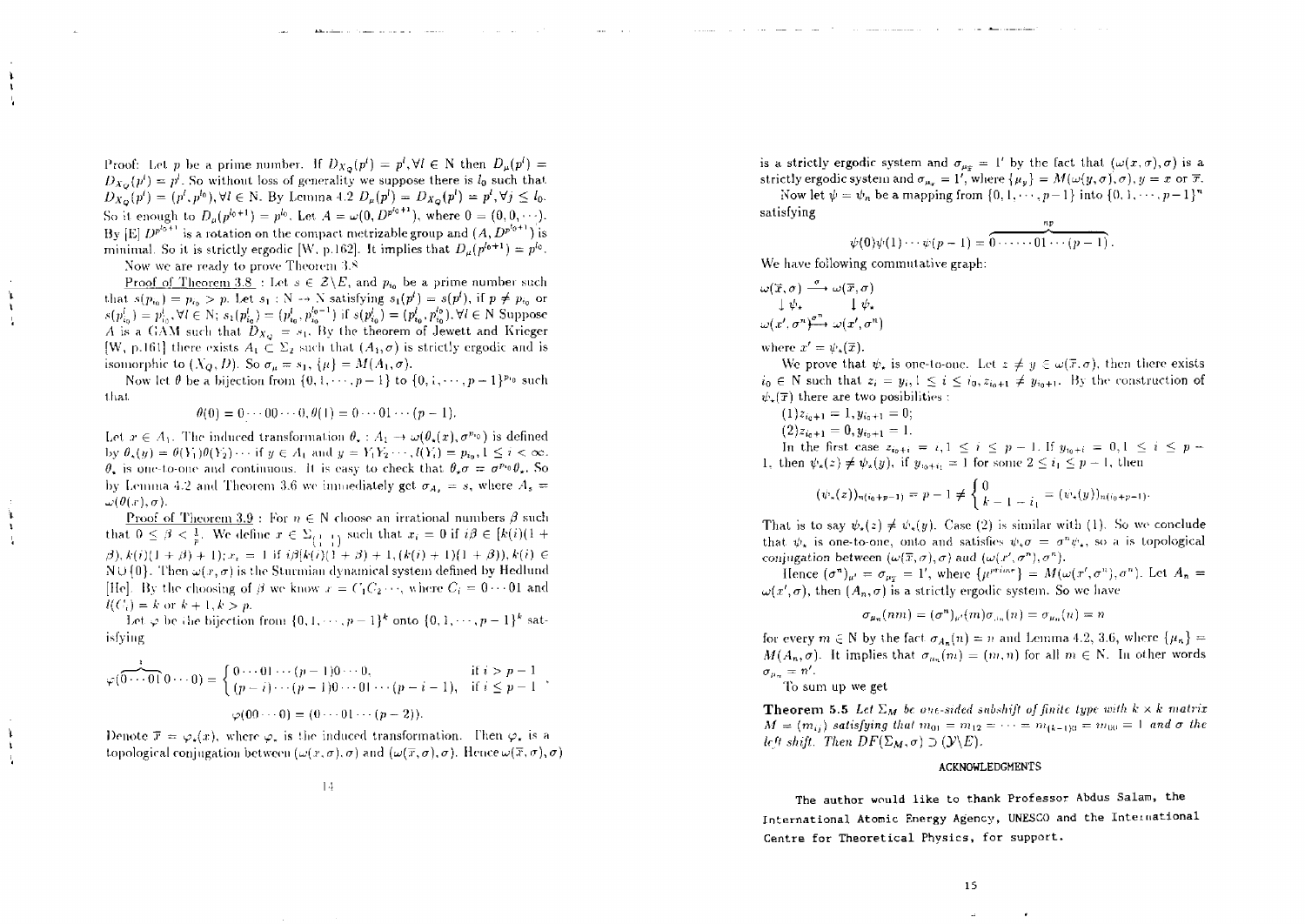#### **REFERENCES**

- [ALM] L.Alseda, J.Llibre, M.Misiurewicz, Periodic Orbits of Maps of Y. Trans. Amer. Math. Soc. 313(1989),475-538;
- [Ba1] S.Baldwin, Generalization of a Theorem of Sarkovskii on Orbits of Continuous Real-valued Functions, Discrete Math. 67(1987), No. 2,  $111 - 127$ :
- [Ba2] S.Baldwin, An Extension of Sarkovskii's Theorem for n-od, Preprint,
- [Be] C.Bernardt, The Ordering on Permutations Induced by Continuous Maps of the Real Line, Ergod. Th. & Dynam. Sys., 7(1987).155-160;
- [BI] L.Block, Homoclinic Points of Maggings of the interval, Proc. Amer. Math. Soc, 72(1978), 570-580;
- [BGMY] L.Block, J.Guckenheimer, M.Misiurewicz, L.S.Young, Periodic Points and Topological Entropy of One Dimensional Maps, Lecture Notes in Math., 819, 18-34;
- **[CH]** E.M. Coven and G.A. Hedlund,  $\overline{P} = \overline{R}$  for Maps of the Interval, ibid 316-318:
- **[E]** E.Eberlein, Toeplitz-Folgen und Gruppentranslation, Arch. Math. 22(1971),  $291-30$ :
- [Go] W.H.Gettshalk, Powers of Homeomorphisms with Almost Periodic Properties, Bull. Amer. Math. Soc., 50(1944), 222-227;
- [Gr] G.Grillenberger, Construction of Strictly Ergodic Systems I: Given Entropy, Z.Wah.Verw.Geb.25, 323-334. 1973;
- [He] G.A.Hedlund, Sturmian Minimal Sets, Amer. J. of Math Soc.66(1944)  $.605 - 620.$
- [HR] E. Hewitt, K.A. Ross, Abstract Harmonic Analysis I, Springer-Verlag. 1963:
- [Kle] B.G.Klein, Homomorphisms of Symbolic Dynamical Systems, Math. System Theory, 6, N0.2 107-122, 1972;
- [Klo] P.E.Kloeden, On Sarkovskii's Cycle Coexistence Ordering, Bull .Austral. Math. Soc., 20(1979), 171-177;
- [LMPY] T. Y. Li, M. Misiurewicz, G. Pianigiani and J. Yorke, No Division Implies Chaos, Trans. Amer. Math. Soc. 273(1982), 191-199;
- [Mat] T.Matsuoka, Advanced Series in Dynamical Systems, Vol.1, Dyn. Sys. and Non. Osci., World Scientific, 1986,p.58-71;
- [Man] R.Mane, Ergodic Theory and Differentiable Dynamics, Springer-Verlag Belin Heidebeg, 1987;
- [Mi] M.Misiurewicz, An Invariant Measure for Interval Mapping with Topological Entropy Zero, preprint
- [Ni] Z.Nitecki, Topological Dynamics on the Interval, Progress in Math., Vol. 21. Birkhauser, Boston, 1982, p.1-73;
- [Sc] H.Schirmer, A Topologist's View of Sharkovsky's Theorem, Houston J. of Math. 11(1985), No.3, 385-395;
- [Sh] A.N.Sarkovskii, Coexistence of Cycles of a Continuous Map of a Line into Itself, Ukrain. Math. J., 16(1964), 61-71;
- [Sm] J.Smital, Chaotic Function with Zero Topological Entropy, Trans. Amer. Math. Soc., 297(1986), No.1, 269-282:
- [St] P.Stefan, A Theorem of Sarkovskii on the Existence of Periodic Orbits of Continuous Endomorphisms of the Real Line, Comm. Math. Phys., 54(1977), 237-247;
- [Wa] P.Walters, An Introduction to Ergodic Theory, Springer Verlag. New York, 1982.
- [Xi] J.C.Xiong, Set of Almost Periodic Points of a Continuous Self Map of an Interval, Acta Math. Sinica(new series), 2(1986), 73-77;
- [Y1] X.D. Ye, D-function of a Minimal Set and Coexistence of Almost Periodic Points of Interval Mapping, Soviet Math. Dokl. 40(1990), No. 3. 607-609, Ergod. 'Fh. & Dynam. Sys., appear;
- [Y2] X.D. Ye, Minimal Dynamical System with a Given D-function and Topological Entropy, Ykran. Math. Z., appear.

16

**Communication**